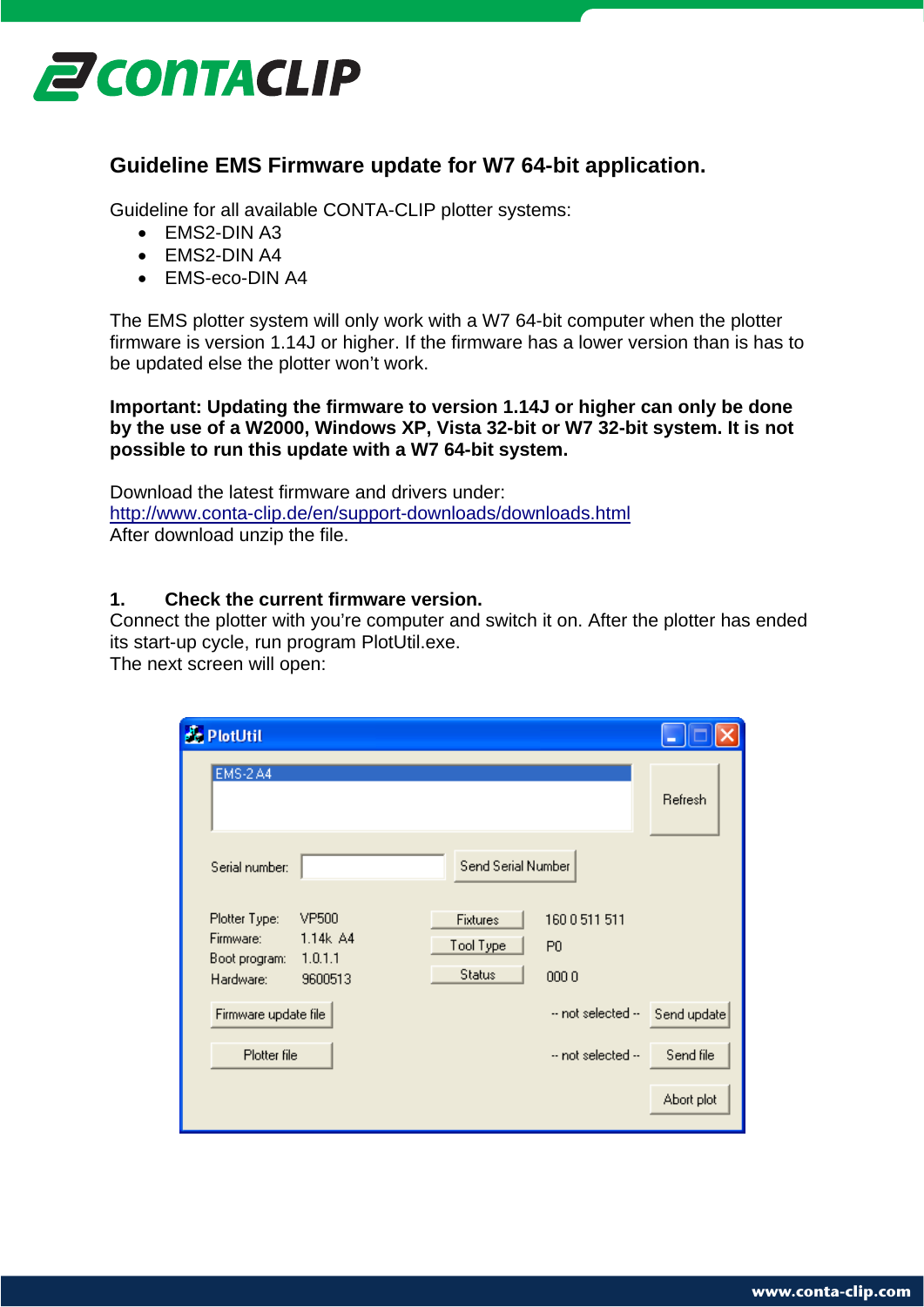

After Firmware the current version of this firmware will appear. If this is 1.14J or higher than the plotter can be used in combination with a W7 64-bit system, if it is lower than please proceed with the next steps

**Note:** The firmware check can be done with a W7 64-bit computer.

## **2. Update the Firmware**

Connect the plotter to a Window XP, W2000, Vista-32 bit or W7 64-bit system but **don't** switch it on.

Open the folder **EMS\_Firmware\_and\_Drivers\Firmware**.

Now select a folder depending on the used plotter system f.e. **Firmware-update-EMS-2\_A4-114k**.

Run the program uploadvp.exe.

The next screen will open:

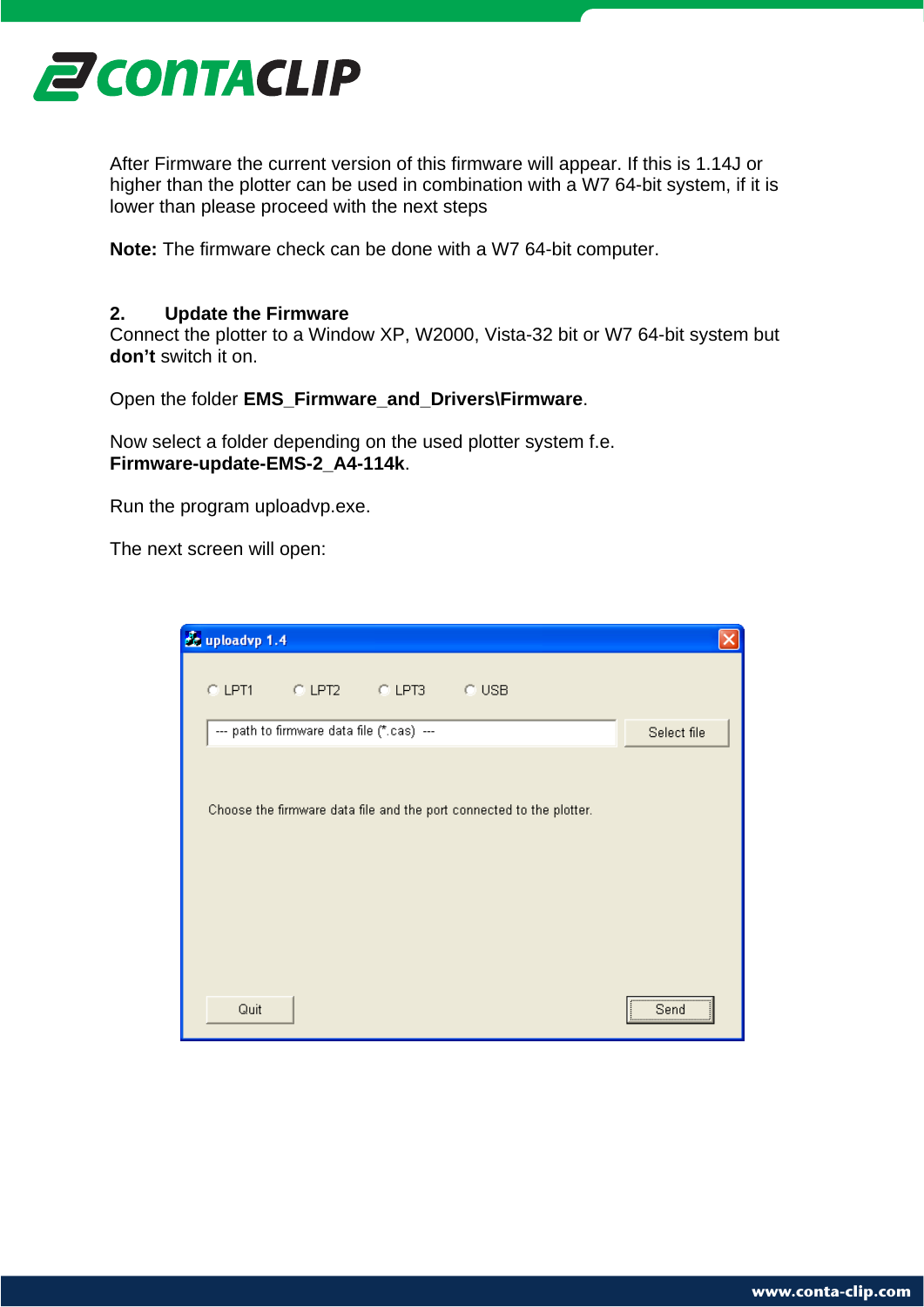

Select witch type of printer port you are using LTP1, LTP2, LTP3 or USB.



Select the firmware update file depending on the plotter type. This is a file with extension **.CAS**.